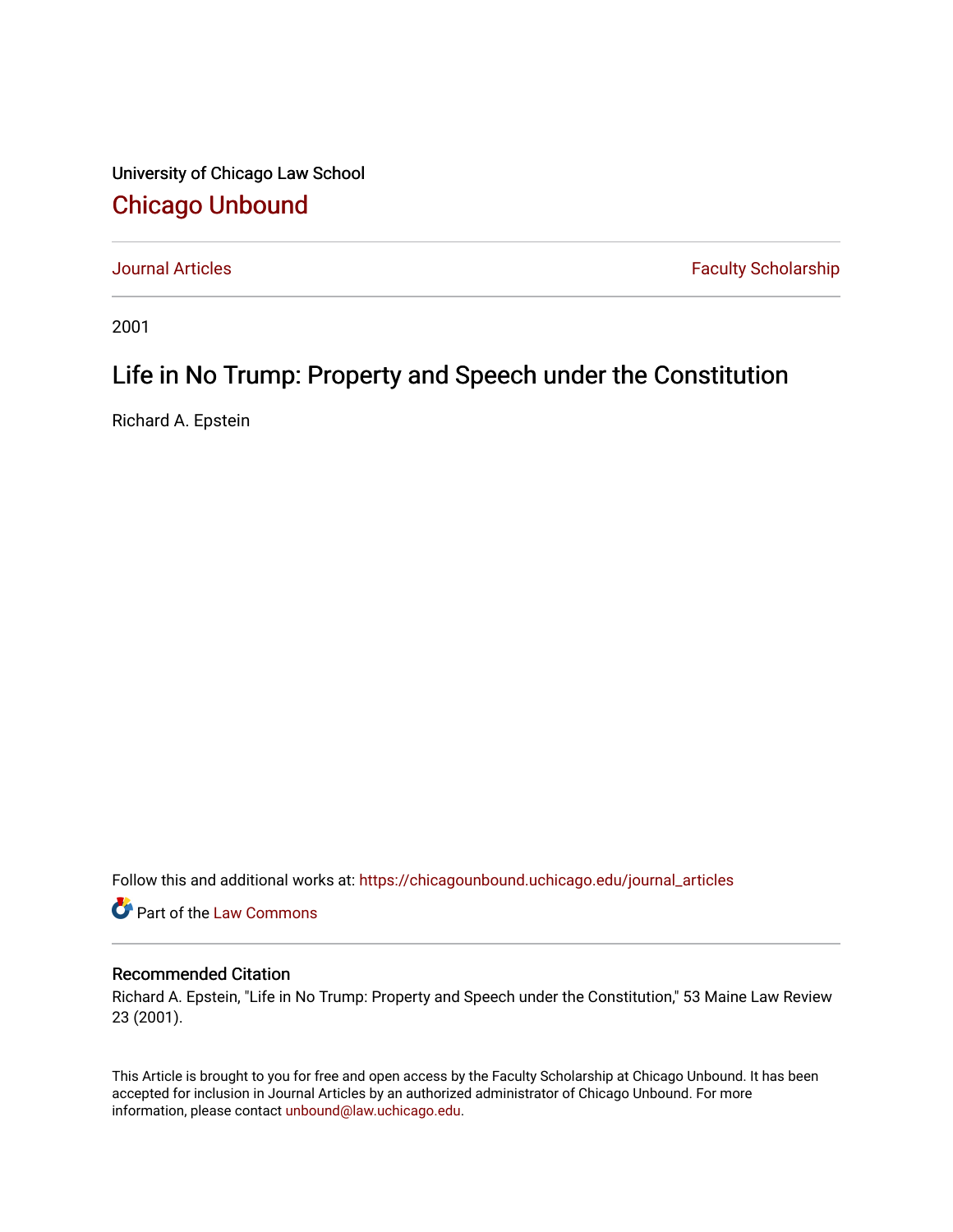## **LIFE IN NO** TRUMP: PROPERTY **AND SPEECH UNDER** THE CONSTITUTION

### *Richard A. Epstein\**

The editors of the *Maine Law Review* have been kind enough to offer me the opportunity to respond to Laura Underkuffler's criticism of my work in her recent Godfrey Lecture, "When Should Rights 'Trump'? An Examination of Speech and Property," which appears in the preceding issue. In my earlier writings on constitutional law, more specifically, in my paper, *Property, Speech and the Politics of Distrust*,<sup>1</sup> I took the position that modern Supreme Court jurisprudence had taken a turn for the worse insofar as it used different standards of review in passing on the constitutionality of legislation. The current position, roughly speaking, did (and to a large extent does) afford some level of strict scrutiny for the regulation of speech while adopting a far more deferential view towards the regulation of property. I thought that this result was indefensible for two related reasons. First, as a matter of textual interpretation, neither the First Amendment guarantee of the freedom of speech (i.e., "Congress shall make no law abridging the freedom of speech"2) nor the Fifth Amendment protection of property (i.e., "Nor shall private property be taken for public use, without just compensation"'3) bears on its surface any sign of the differential levels of respect that might be accorded to property and speech. Second, as a matter of functional use, both provisions were aimed at the chronic dangers of representative government. More concretely, both clauses are directed to the way in which public power can be used to transfer wealth and opportunities from one group in society to another. In the short term, one group or the other might celebrate its factional victory. But, in the long run, the divisive impact of faction will result in the diminution of freedom and opportunity for us all. Freedom of speech and private property were thus seen as bulwarks not of privilege or special power. They were defended for their social function in limiting the abuses of power.

Professor Underkuffler accepts in large part my diagnosis of the overall system, but claims that it fails to see the social and structural justification for the differences in treatment that we observe under current law. In her view, all rights are weighed against some social interest that seeks to limit their significance. But, as she sees the matter, the difference in the treatment of property and speech depends on the nature of the interests that are arrayed against the claims for protected speech or property. She notes that in most cases speech interests are set off against interests of some different sort or type, while property interests are set out against claims to, put simply, other forms of property interests. She thinks, therefore, that where different forms of property interests are in conflict with each other, then the state should have the right to decide which will prevail and why. Yet, **by** the same

**<sup>\*</sup>** James Parker Hall Distinguished Service Professor of Law, **The** University of Chicago: Peter and Kirsten Bedford Senior Fellow, The Hoover Institution.

**I.** Richard **A.** Epstein, *Property, Speech and the Poltics of Distrusr,* **59 U.** Ciu. L **Rv.** 41 **(1992).**

<sup>2.</sup> U.S. Const. amend. I.

**<sup>3.</sup>** U.S. **CoNsT.** amend. V.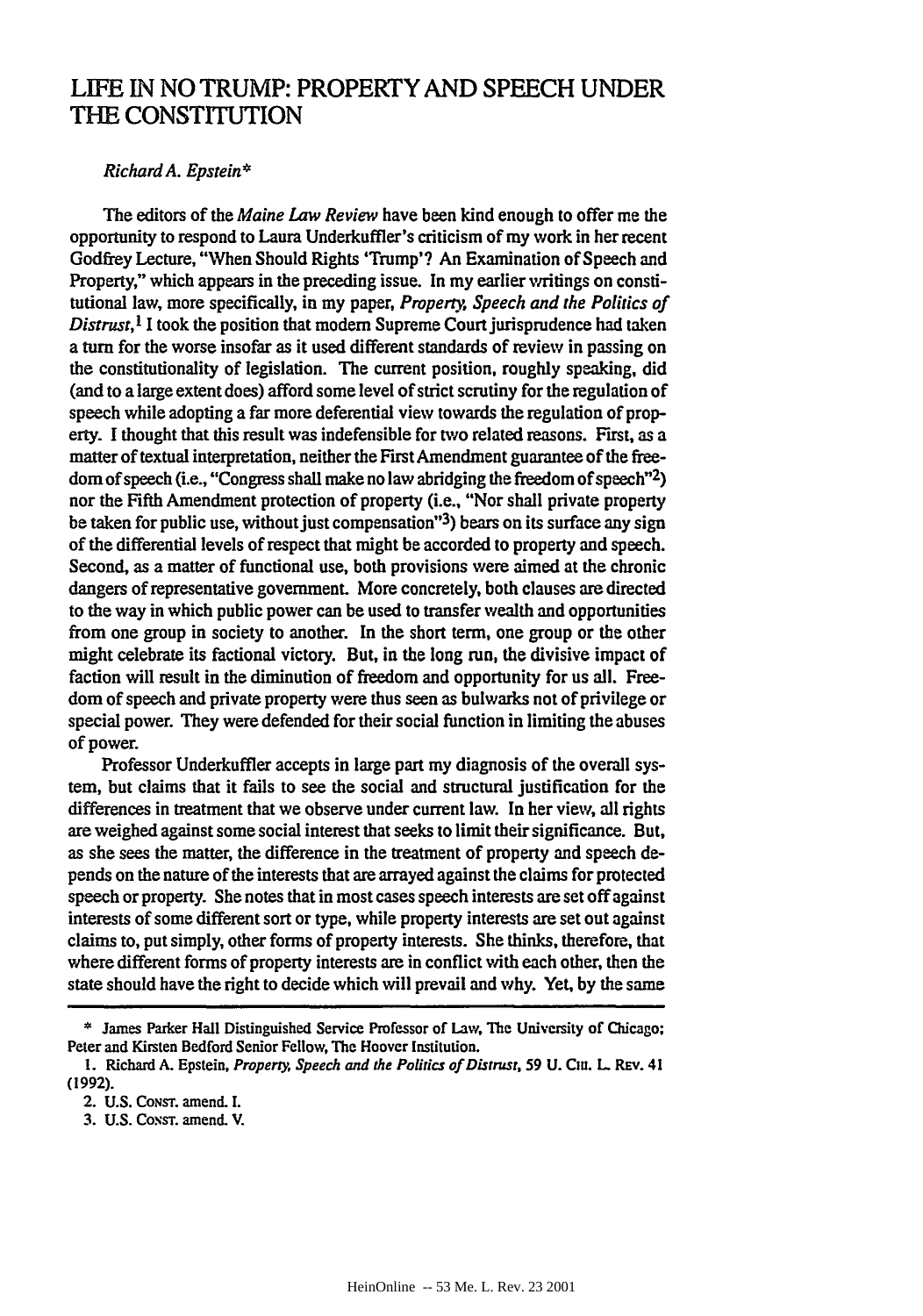token, given that speech interests are set off against a different (and by implication lesser) interest, the speech interest is entitled to greater protection.

Underkuffler's argument proceeds at a high level of abstraction and is, I believe, vulnerable to criticism on both theoretical and practical grounds. Starting with the former, she is obviously drawn to Professor Ronald Dworkin's well-known metaphor of rights as trumps.<sup>4</sup> The clear implication of his language is that a right is an absolute that simply rolls over interests (be they of convenience or principle) that are arrayed against it. The source of his appealing metaphor is the game of bridge where, of course, the lowest trump will prevail over the highest card in some other suit. Rights are the trumps; the competing interests are from the other suits, or so we should believe. But in truth this metaphor misunderstands the nature of all legal argument. Had Dworkin spent a bit more time dissecting his bridge metaphor, he would have realized that, at any given level, no one can play in trumps so long as there is anyone who wants to play in no trump. Life is the same way. So long as individuals put up their own reasons for action, then their game is played in no trump. There are, in other words, no absolutes in this world. The claims that are made are all, as Underkuffler elsewhere acknowledges, only presumptive. *The* serious question is what things count, and with what weight, on either side of the ledger. The thought that any claim for property or speech should count as an absolute is something that we should all be quite happy to disregard.

In my view, this presumptive nature of property rights is well captured by the Constitution, even as I wish to interpret it. The language of the Takings Clause is not drafted as an absolute. It does not say that "no property shall be taken for public use, without consent of the owner of the property in question." Its "just compensation" compromise allows the state to take so long as it pays and so long as it does so for public use. In so doing, it strips the individual of the right to resist any taking for a public use. The tough interpretation that I defend has built into it a recognition that the state can always purchase when its efforts to regulate fail. Let the state decide that its citizens need more open spaces, then it can purchase park land. This middle position is a vintage no trump situation. The state may decide to act, but if so, it cannot just trump the private property interest. It has to pay. There is a division of authority that respects the need to overcome holdouts (who could prevent the assembly of a highway or railroad) and also respects the equal need to be sure that ordinary individuals are not squashed simply because of some imperative social need to occupy and use their property. The upshot of this position is one of compromise that allows the state to call the shots so long as it is prepared to pay the piper.

A quick inspection of the First Amendment will show that it does not contain (at least on its face) any just compensation provision. It just provides that the state shall not abridge the freedom of speech, period. There is, moreover, a perfectly coherent explanation as to why the two clauses should differ in their basic structure in a way that makes the Constitution more protective of speech than it is of property. It is easy to see why land (to take only the most important form of property in the law of eminent domain) may often be of greater value in the hands of government than it is in the hands of private parties. A critical site could be necessary for a fort, or for an extension of a road. Voluntary purchase may be hard

*<sup>4.</sup>* See, e.g., RONALD DWORKIN, TAKING RIGHTS SERIOUSLY (1977).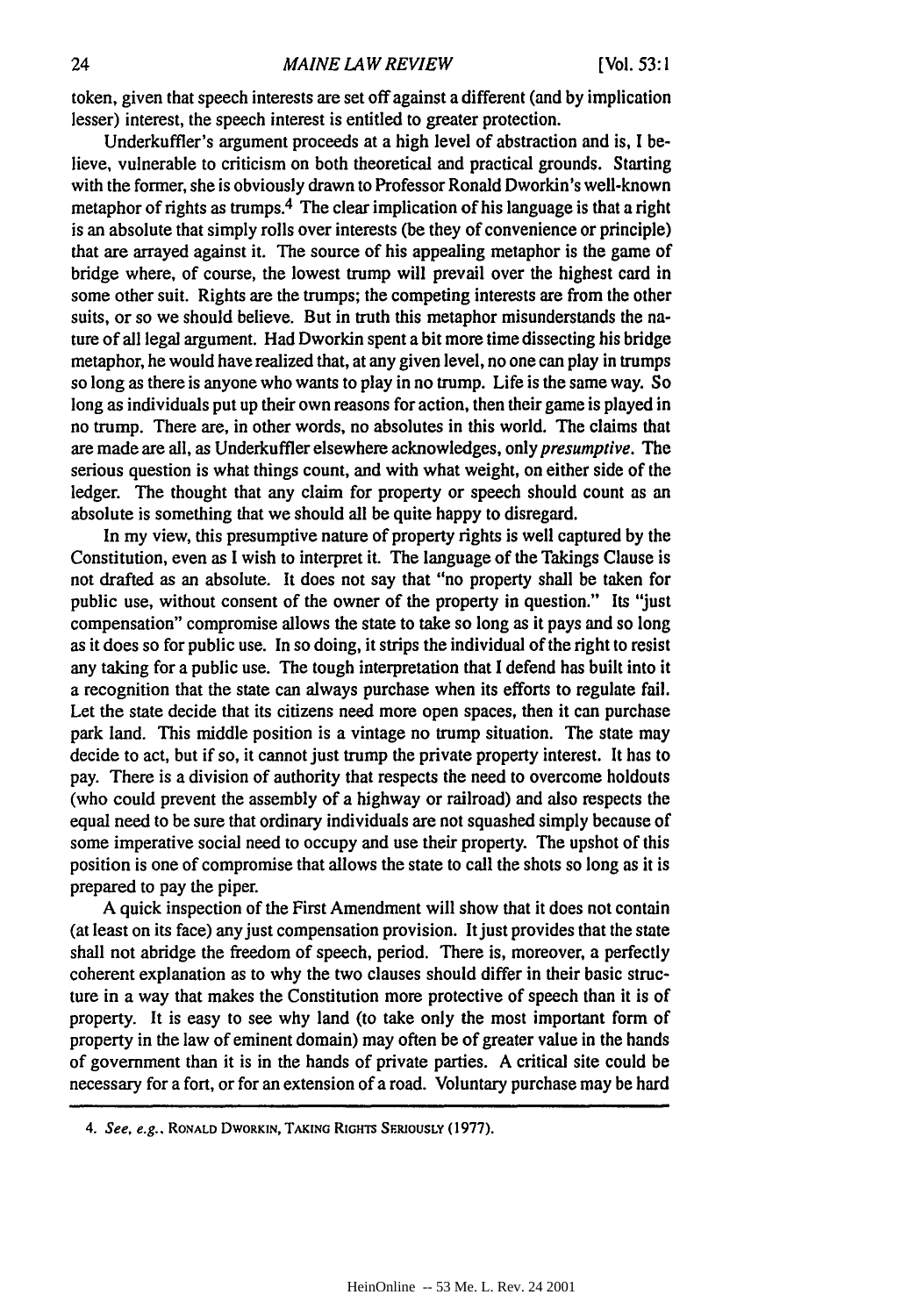to arrange, especially if many individuals own segments of a large block of property that has to be assembled to be of value in state hands. The condemnation power is often needed to overcome the holdout problems raised **by** the need to assemble large tracts of land. But what reason is there for the government to buy out its critics beyond the selfish interest of staying in power by suppressing dissent. It is therefore the case that the United States could never condemn the New York Times Corporation, or for that matter its name, even if it were prepared to pay full value for either. The absolutist view, at least this far, has a lot to condemn it.

However, this difference between the First and Fifth Amendments should not be allowed to conceal one important similarity between them. Both require courts to draw some balance between state interest on the one side and private interests on the other, and to do so in the constitutional context that is required in ordinary disputes between private individuals.<sup>5</sup> The right to speak does not give us the right to lie or to defame. It does not give us the right to take a microphone owned by another individual. It does not give us the right to threaten individuals with a choice between their money and their life. It does not give us the right to block public highways or even to sleep in public parks. 6 It is, in other words, a provision that makes sense only because it is understood to be part of a complex mosaic of property and liberty interests. In effect, the First Amendment is not an absolute either, even if it does afford some absolute protection against reprisals for the criticism of the powers that be.

The logic of the Takings Clause is much the same. The ownership of property does not give us the right to use that property to kill other persons. It does not give us the right to pollute or otherwise to create a nuisance, public or private. It does not give us an absolute immunity from the taxes that are needed to provide the infrastructure that makes the property worth having. In short, the protection of private property is subject to a list of implied exceptions under the police power similar to those which exist under the First Amendment. And in each case the reasons are the same. We think that the exceptions to the basic right are as important as the right itself. We embrace that conclusion because we believe that the recognition of these exceptions will curb forms of private abuse (which is why we have government) without creating greater abuses **by** the state.

As far as I can see, the theories in question are thus identical. All this makes it hard to see why we should take an attitude of deference toward government in the one area and an attitude of strict scrutiny in the other. Indeed, if anything, I believe that we should resort to the original understanding of the founders when they treated property as the "guardian of every other right."7 The system that gives strong protection to property makes it harder for the government to stifle speech because it is easier for individuals to organize the production of newspapers that can criticize its actions. A system of small government and strong property rights also limits the power of the state to retaliate in "unrelated" areas of administration by reducing the scope of its overall discretion. The bare conceptual claims of Professor Underkuffler do little to break up this close connection.

<sup>5.</sup> Richard **A.** Epstein, *A Common Lawyer Looks at Constitutional Interpretation,* **72** B.U. **L** REv. **699 (1992).**

**<sup>6.</sup>** Clark v. Community for Creative Non-violence, 468 **U.S. 288** (1984).

**<sup>7.</sup>** 4 ELuoT's **DEATES 553-54.**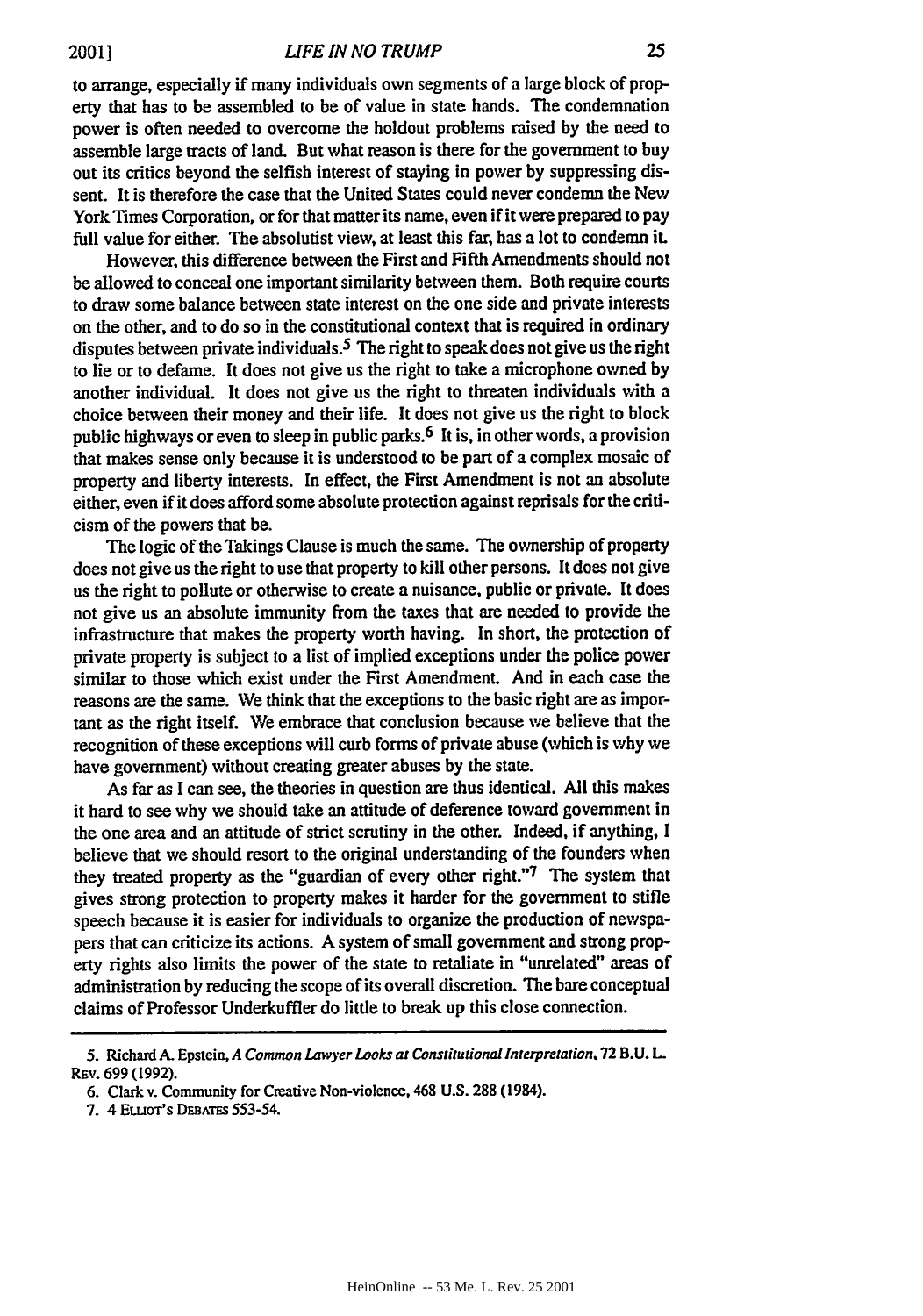Thus far I have talked about these issues at a somewhat abstract level. Now let me make the point a bit more concrete. As **I** noted earlier, one key justification available for the state in both speech and property cases is its ability to prevent nuisances. In the area of speech, this interest is regarded as legitimate, but it is constantly hedged in with limitations on how it may be implemented.<sup>8</sup> But what is clear without a doubt is that the state cannot simply brand an activity a public nuisance and use its own designation as a justification for suppressing the speech in question. $9$  The claims are always examined to see if the definition of public nuisance sweeps too broad. They are further examined to see if the means chosen to regulate are broader than is reasonable under the circumstances. Even when the state imposes a ban that has an ostensible neutral cause, a court will ask whether the ban in question has a disparate impact that works in favor of one group against another. <sup>10</sup> Yet it seems as though all sensible forms of traffic and safety regulations survive this degree of scrutiny.

But what of the situation with property? Here courts no longer ask whether the regulations **I** question make sense. Rather, they assume that the issues of definition are so difficult that it is best to defer to the legislature. Professor Underkuffler quotes a well-known passage from Professor Sax addressing why the state should have such power.

**A** pristine example of the inextricability of property interests is marine life that breeds along the shallow wetlands shorelines, depending upon maintenance of the shoreline habitat. The wetlands owner thus does not use only his own tract. but demands, as a condition of developing his property, that ocean users tolerate a change in their use of the ocean. II

Here the argument is that property interests fall on both sides of the line so that the state should have the right to decide which of these interests should prevail, even though that right is denied in a speech versus property situation. But look at the quotation a bit more closely. The argument here that allows the state to prevent development of the wetlands could easily prevent the development of the uplands as well. After all, it should not be difficult to offer component biological evidence that some species leave the water to forage or breed on the upland. So now we cannot build anywhere near the water if the state tells us that we are forbidden. But it is also clear that animals on land migrate with seasons from one location to another. So at this point we can now argue that no tree can be cut down either because their destruction will also disturb habitat. The Sax position really is that all land and water are so interconnected that any development can be treated as nuisance so long as the state decrees it to be such. Yet at the same time, this passage (and indeed his entire article) gives us neither a clue as to which dependencies should matter, nor any indication of when the state should or should not act. The result of his proposition is that between wetland protection and endangered species all development rights go over to the state.

Yet there is nothing new here at all. These dependencies within nature have always been understood at some level. The novelty of the claim is that they are

*<sup>8.</sup> See, e.g.,* Schneider v. State, 308 U.S. 147 (1939); Kovacs v. Cooper, 336 **U.S.** 77 (1949).

<sup>9.</sup> Erznoznik v. Jacksonville, 422 U.S. 205,210 (1975).

**<sup>10.</sup>** Church of the Lukumi Babulu Aye v. City of Hialeah, 508 U.S. 520 (1993).

**<sup>1</sup>I.** Joseph L. Sax, *Takings, Private Property and Public Rights,* 81 **YALE** L.J. 149, 159 (197 **1).**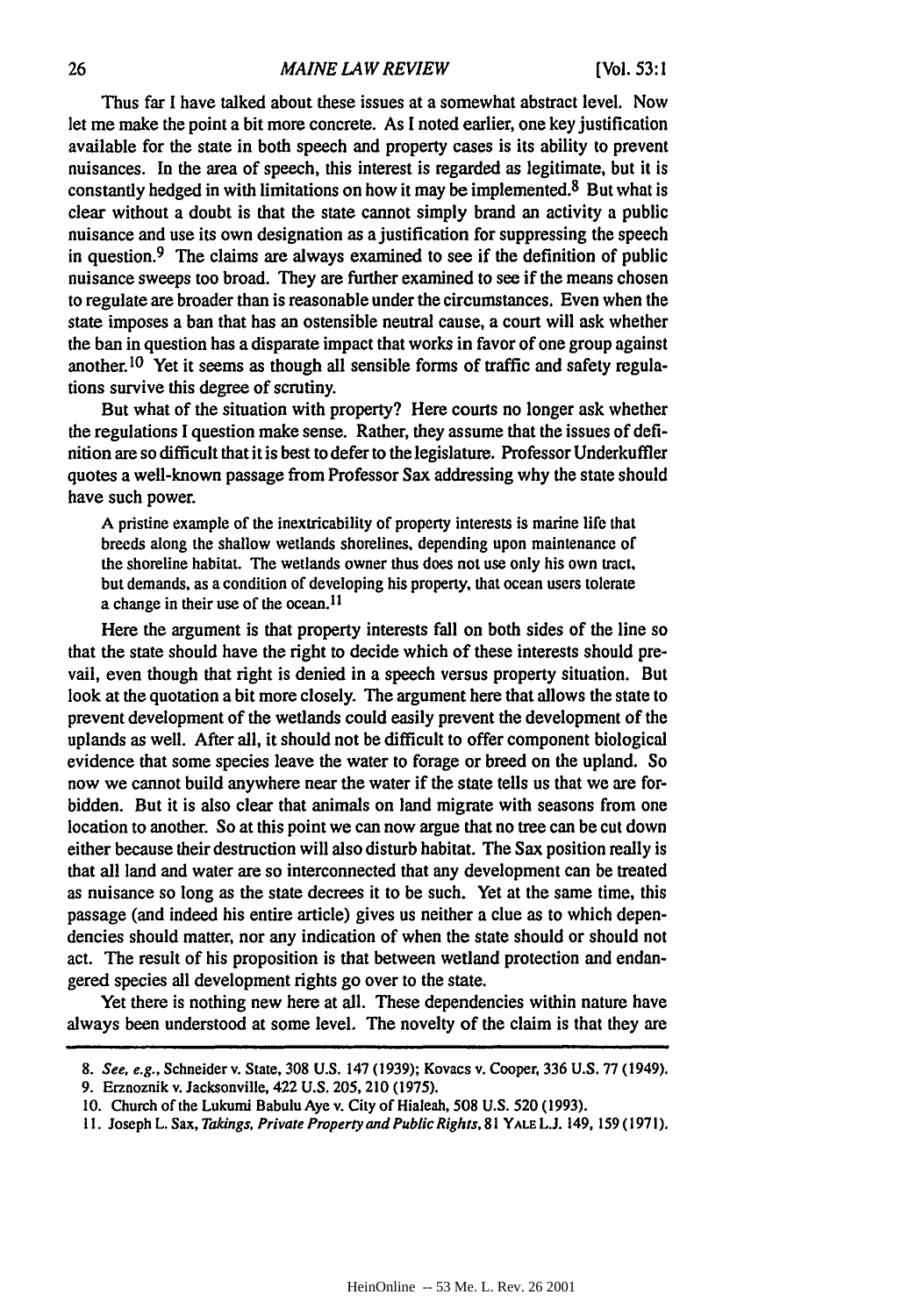more pervasive today than before, not because the world has changed but because our perception of the world has changed. The plea here is that we react intelligently to new knowledge **by** stepping up our control of the environment. In part, no one can disagree. **If** we could now show that minute quantities of pollution cause far greater damage than before, then we have greater reason to ban this nuisance because the harm it causes is greater than we once supposed. But the Sax/ Underkuffler position goes much further and holds that this new knowledge allows for the transfer of all development rights to the state without making any particular demonstration of harm.

Yet their position overlooks the enormous mischief that can ensue when so much discretion is vested in state hands. There is nothing that says that a localized ban will not be induced **by** nearby landowners who do not want competition or neighbors. So now the environmental issues become a cloak for partisan activities. Even if the environmental concerns are legitimate, nothing has been said that indicates that the confiscation of property interests (to wit, the development rights) is a sensible way to deal with the matter. Here the state has the strong incentive to condemn first and think later. Rather than allow the excess, let the state decide which environmental interests matter and then buy whatever property it thinks will serve those interests best. At this point, the state has a powerful set of incentives to decide which wetlands or uplands are worth having and which are not. It will take a good wetland that costs \$10,000 to condemn, but it will not take a poor wetland that costs \$100,000 to condemn. On this view of the world, the increased awareness of the interdependence between different activities does not justify a categorical transformation of the law of nuisance so that all productive activities fall into that category. Rather, it only justifies an expansion of the rate of acquisition of private lands, with compensation, in order to secure where necessary comprehensive habitat for the protection of various forms of wildlife.

At this point, **I** think that we can see the error of Professor Underkuffler's analysis. She is far too intent in showing that the tradeoffs in takings cases are different from those in speech cases. Let us assume that they are. **The** right question to ask is whether this difference justifies a radical difference in constitutional methodology as we move from clause to clause. **My** answer to that question is an emphatic no. The key question to ask for each clause is which methodology is most faithful to the text of the clause and to the objectives that it serves. In order for Professor Underkuffier to make out her case, she has to be able to show that the combined effect of state and private power in land (and water) cases works better under a rational basis test than under a test that questions both the state definition of a nuisance and the means used to control it. Here it does not do to say that it is appropriate to have more flex in the joints in property cases than in speech cases. I have already indicated why I believe that to be the case. But what must be shown is that any system of property rights will function well if the state is given the right to redefine property rights at will without having to face the obligation to compensate. So long as the risks of public abuse remain in land use cases, she cannot make out that case. What the state believes that it requires, it can purchase with tax revenues. The upshot is that we do not have to remake the law to take into account the changes in public perception of desirable land use or conservation. We need only expand the budgets devoted to environmental issues. The old maxim in takings law is that the state should not be allowed to force a person to bear the ex-